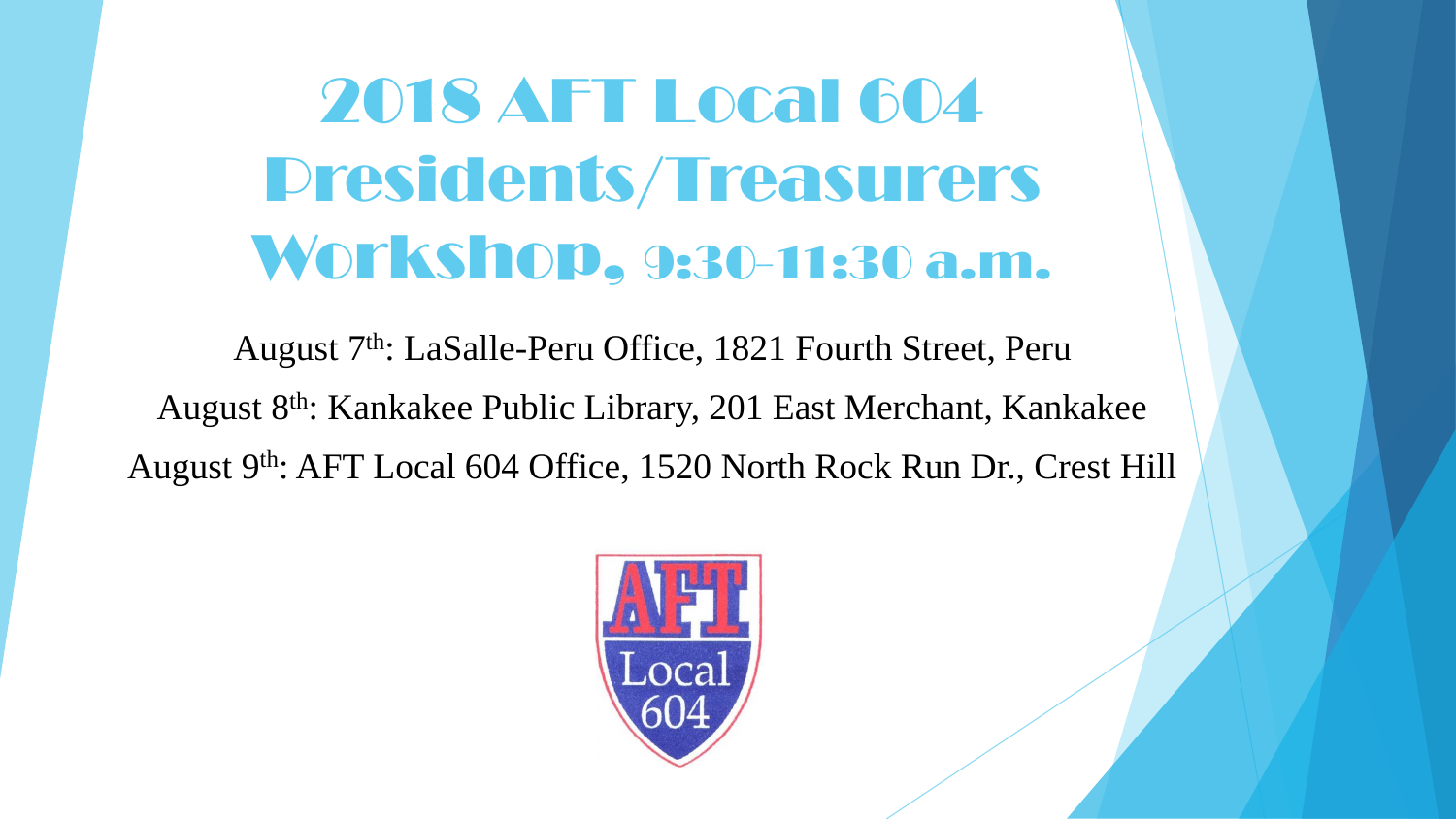



- Welcome
- The Janus Decision
- What would losing your union look like?
- Benefits of membership
- **Tips for Presidents**
- New employee engagement
- Duty to represent non-members, role as exclusive bargaining agent
- 10-minute Union Meetings
- Elections—how can your members help?
- **Local treasurer's report**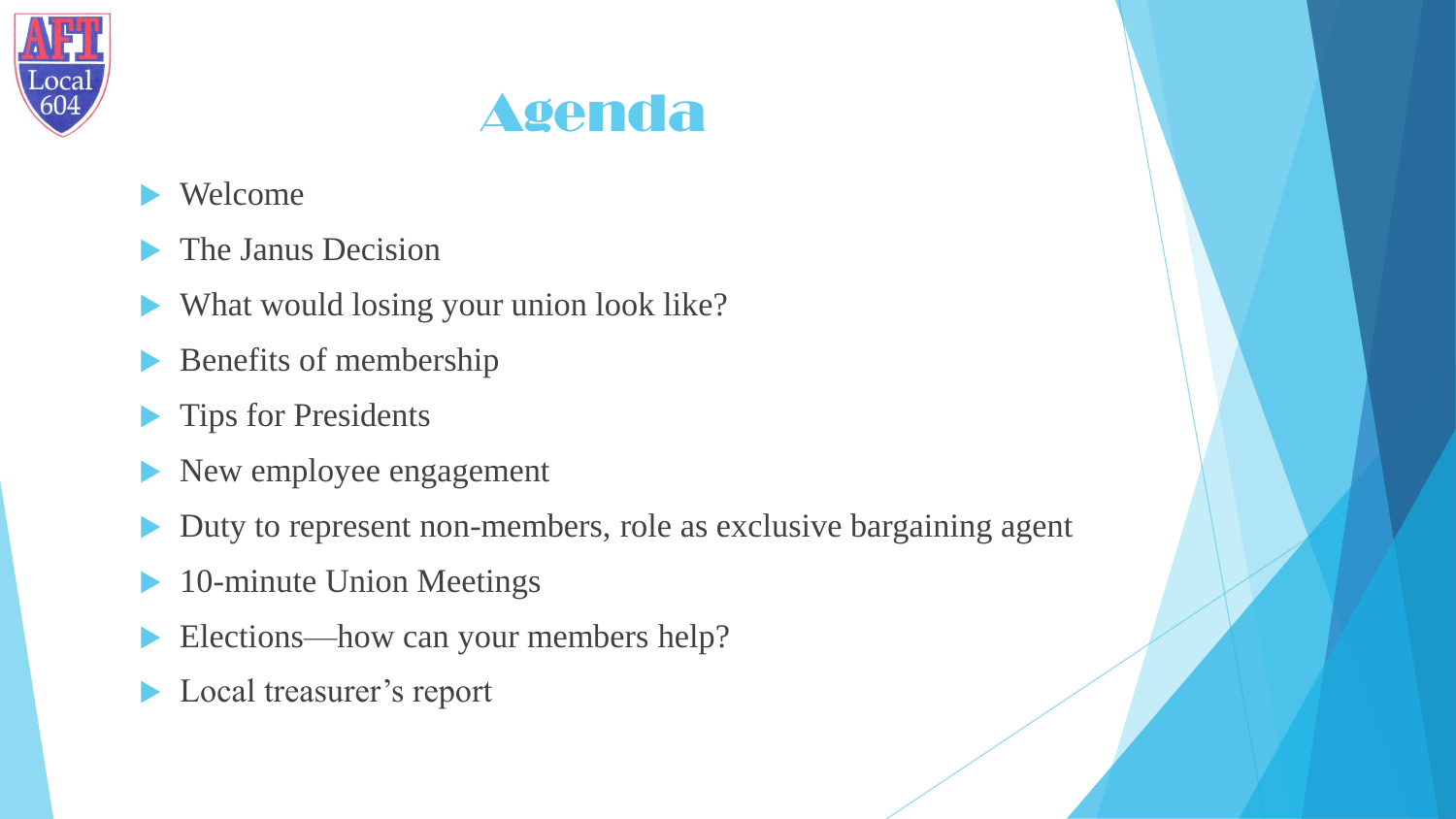

# Welcome!

- **Introductions** 
	- Name
	- ▶ Council
	- **Role**
- **Consider your journey**
- Acknowledgement of the importance of the work of our worksite leaders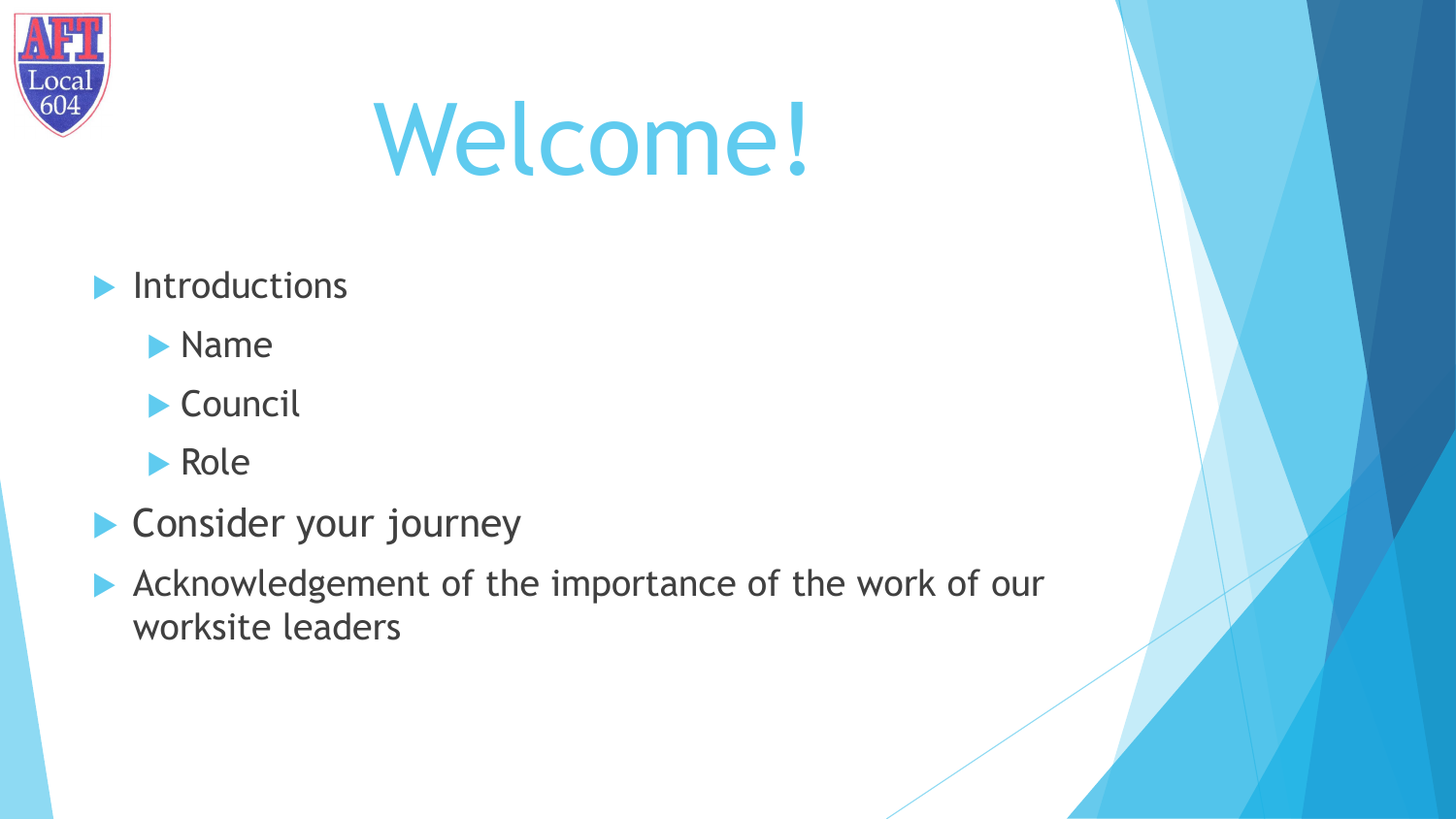

# The Janus Decision

- Under Janus, fees (fair share) cannot be collected from an employee nonmember(s) without their affirmative consent. AKA: Loss of Fair Share
- The *Janus* decision does not impact collection of union dues from union members or any **preexisting arrangements** regarding these dues. Employee union members' existing choices as to membership cards, payroll deductions, and other agreements must be honored.
- Nothing in *Janus* changes the validity of existing union member employees' prior authorization of dues deductions or requires existing union members to reaffirm their prior authorization.
- Issues that are and may occur: district compliance, maintaining the member database.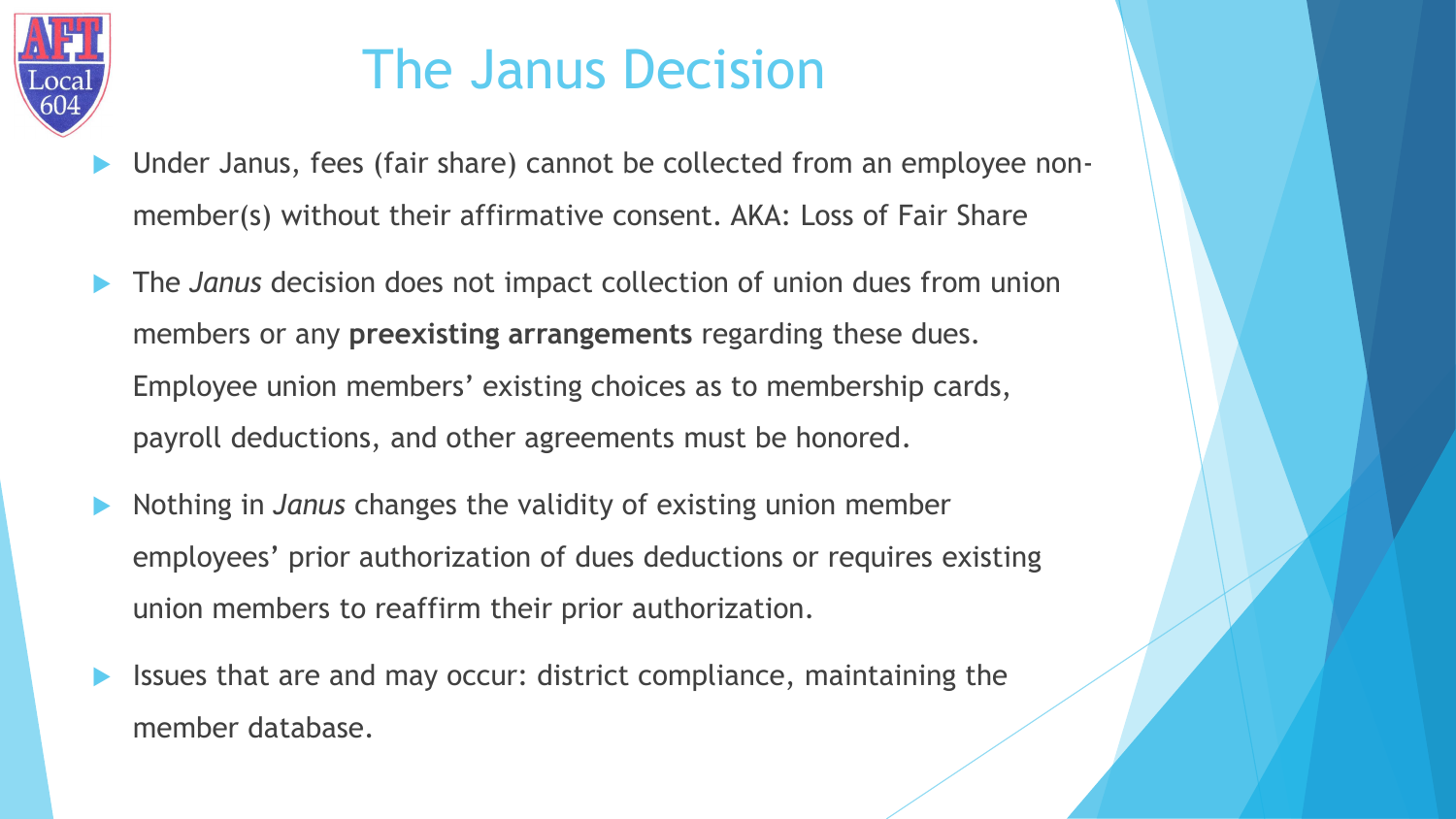

# The Janus Decision

Groups that might try to contact members and the district.

**@mypaymysay.com @illinoispolicy.org @libertyjusticecenter.org**

- The above need to be added to your District Email "*Black List"*
	- If you have not yet done so, please contact your employer about spamming the above domains!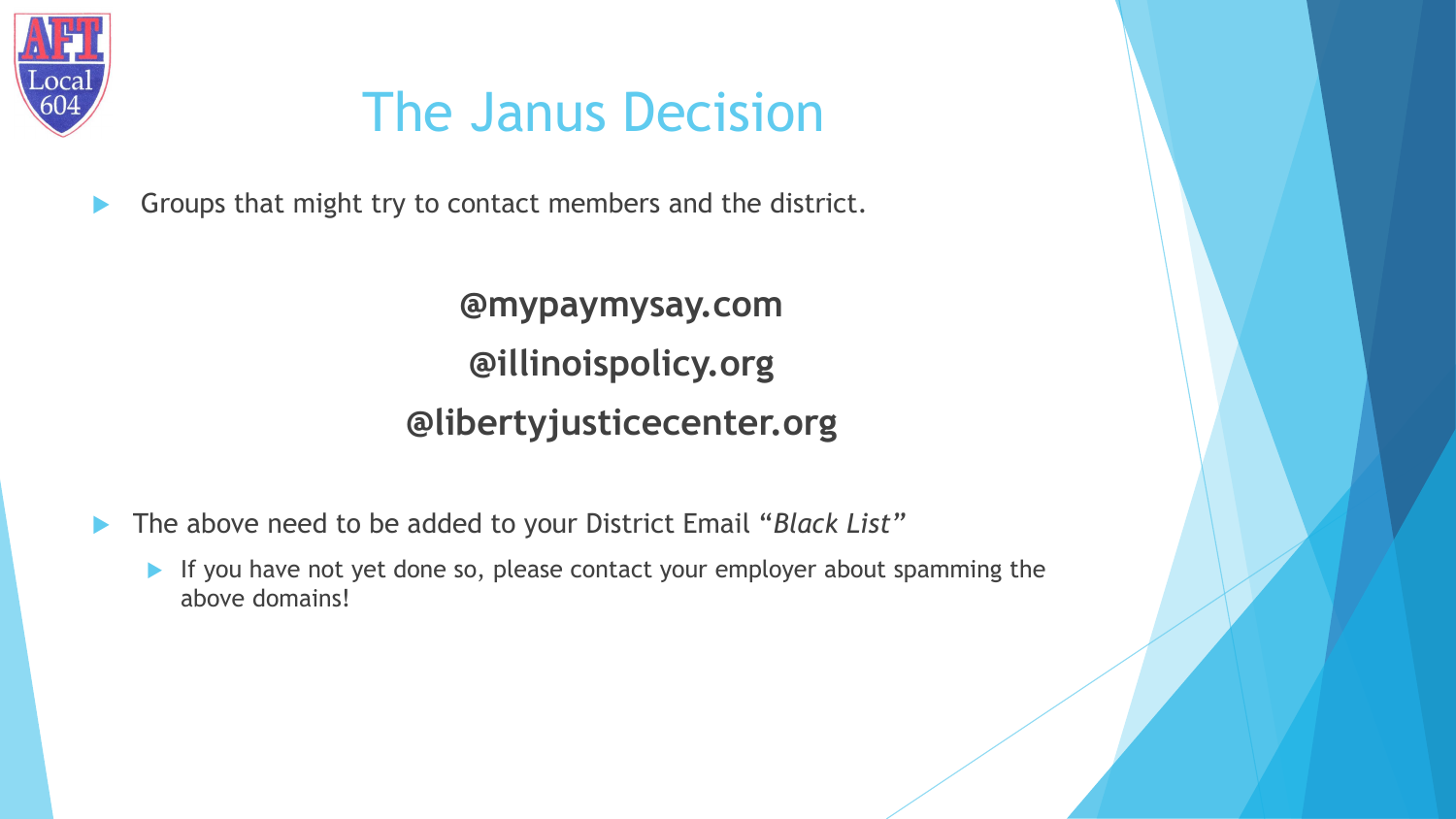

## The Janus Decision Membership Resignations

#### **Processing Drop Inquiries**

| <b>Table 1: Proper Drop Notice</b>                | <b>Old Card</b>                                                                                                                                                  | <b>New Card</b>                            |
|---------------------------------------------------|------------------------------------------------------------------------------------------------------------------------------------------------------------------|--------------------------------------------|
| Number of Signatures                              | <b>One</b>                                                                                                                                                       | Two                                        |
| Can resign membership at any time?                | Yes<br>Any request to resign membership or revoke dues will<br>impact both at the same time                                                                      | Yes                                        |
| May revoke dues authorization at any<br>time?     |                                                                                                                                                                  | <b>No</b>                                  |
| <b>Resignation and Revocation</b><br>requirements | Depends on card language or possibly local/council<br>constitution. If none, requires in writing to union but<br>email maybe acceptable in certain circumstance. | In writing mailed to<br>the Local via USPS |
| <b>Revocation window</b>                          | None unless specified by constitution                                                                                                                            | August 1-August 31                         |
| Effective date of revocation                      | Immediately upon receipt of revocation                                                                                                                           | Sept 1                                     |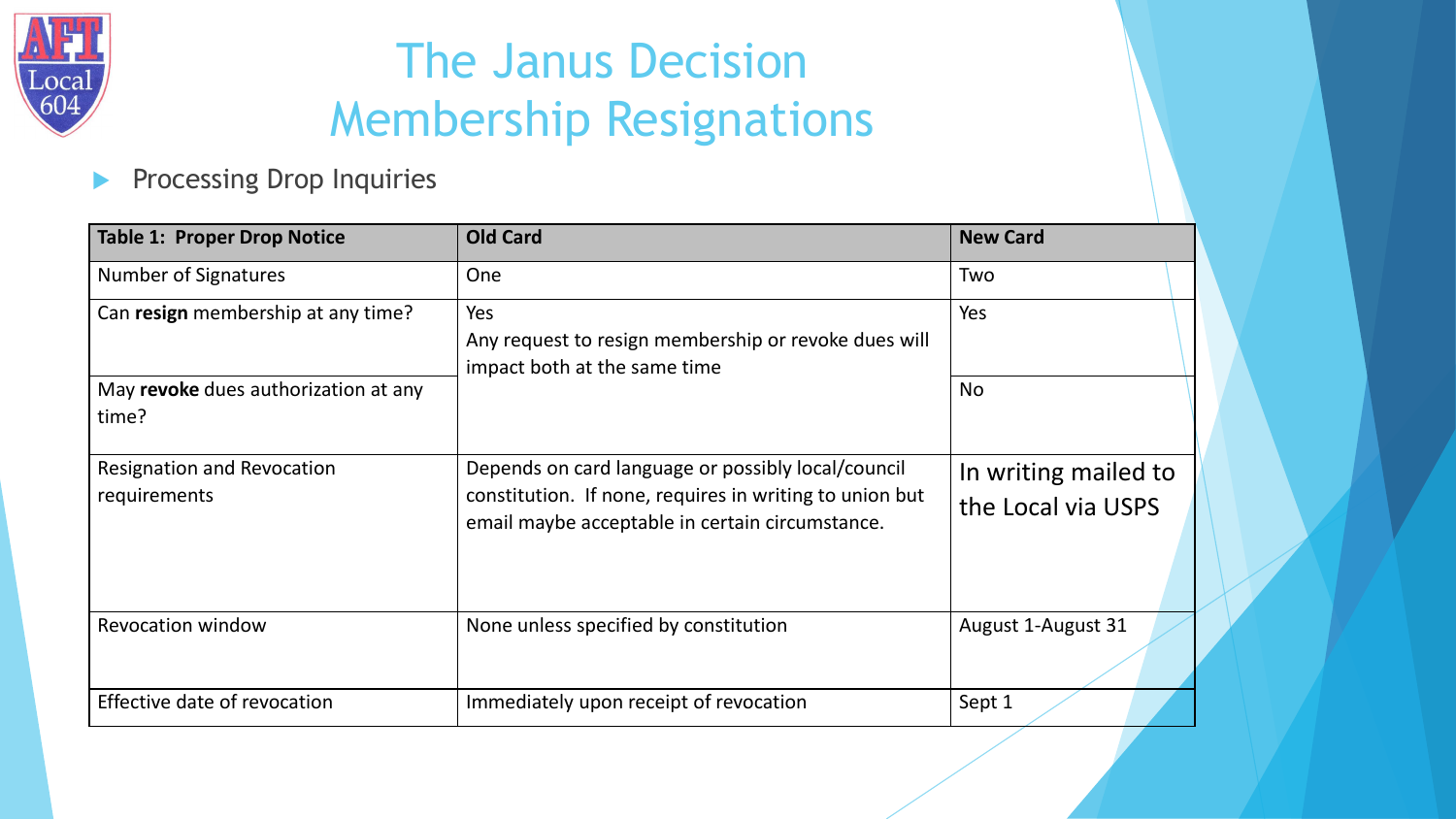

### The Janus Decision Non-Members

- Drop Procedure:
- If proper notice has been served the Council President or designee will be asked to meet with the non-member to fill out the Non-Member Informed Consent Form (see handout)

#### **Illinois Federation of Teachers Nonmember Informed Consent Form**

Please initial each item to indicate that you read and understand that by declining or resigning membership in the IFT/AFT, you will not receive any of the following benefits of membership:

I will not belong to an organization that is the collective voice for students, public schools, and school emplovees. I will not be able to vote on contract ratification, election of officers, or any other union matter. I will not have a voice in or be able to participate in any local union meetings. I will not be allowed to provide input into negotiations of my contract. I will not be able to serve on a local bargaining team I will not be eligible to attend IFT/AFT training on bargaining, legal issues, grievance processing, leadership development, etc. I will not be eligible to access union-sponsored or subsidized Professional Development (PD) on professional issues (teacher evaluation, special education, trauma-informed practices, licensures, etc) provided by my local union, IFT, or AFT. My dependents will not be eligible to apply for or receive any scholarship provided by the local union, the IFT, the AFT, or the AFL-CIO. I will not be eligible for free college tuition for me or my family through AFT. I will not receive \$1 million employment liability insurance. If I am sued for events in the workplace. I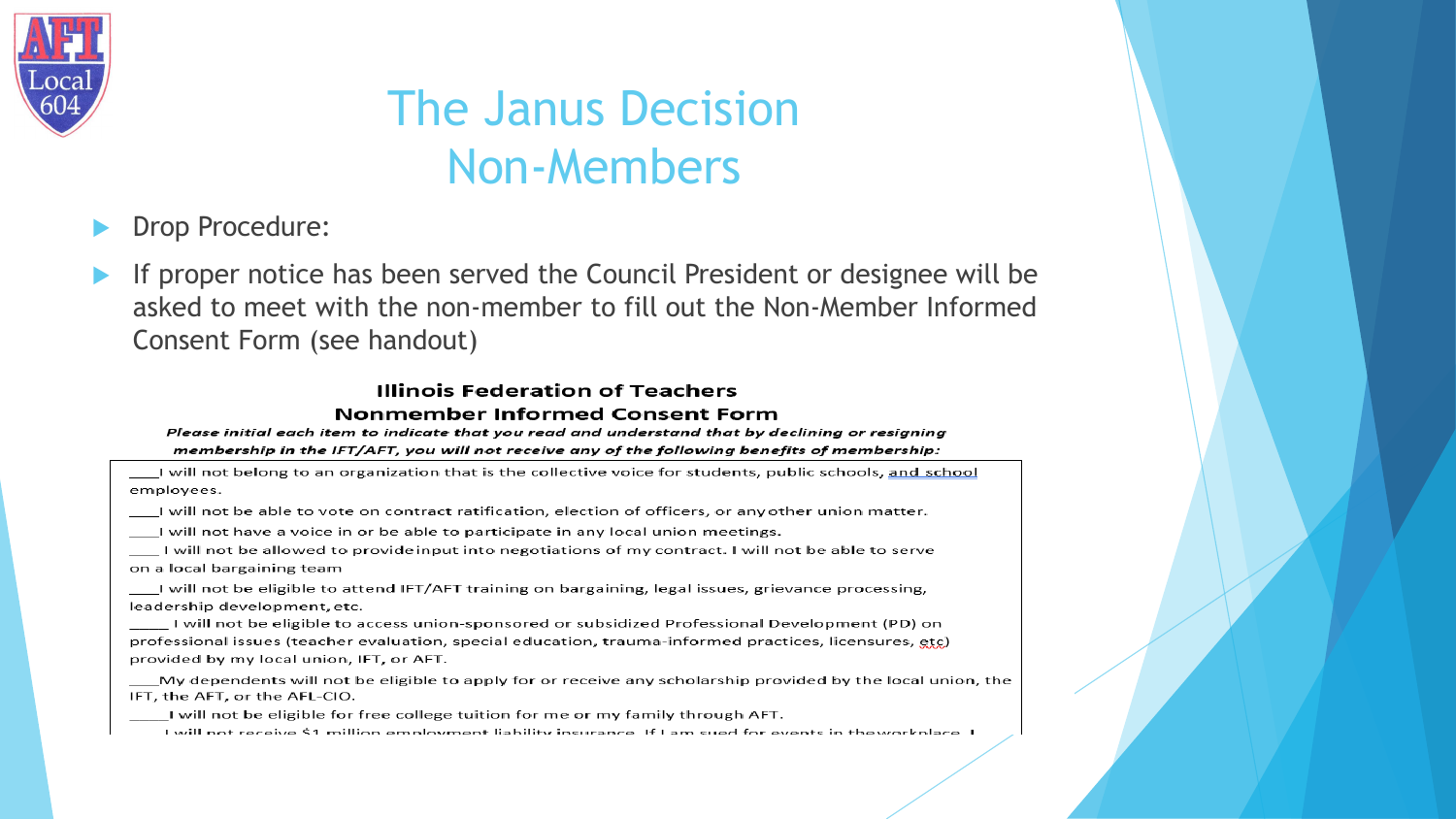

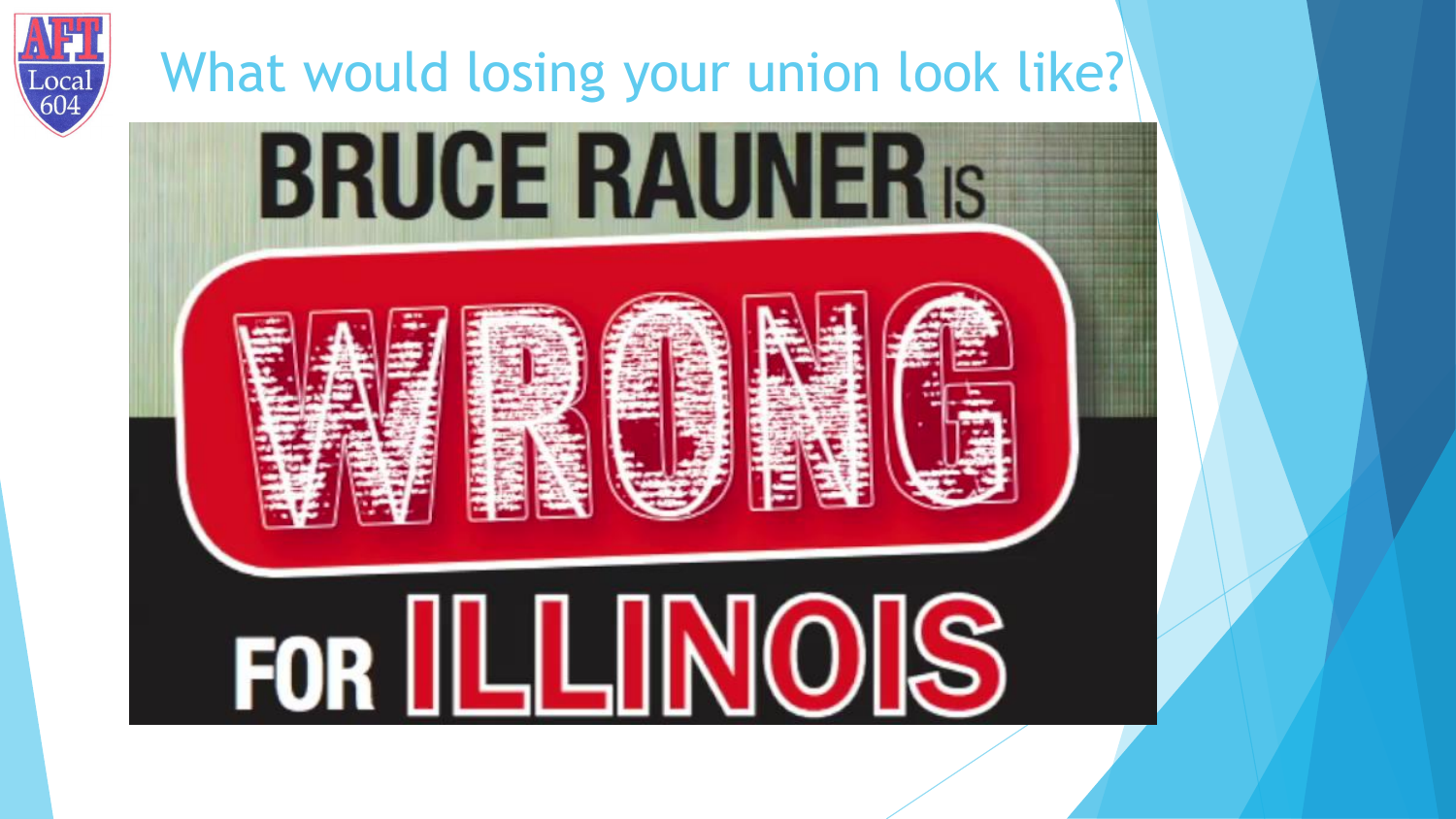

# What would losing your union look like?

- **Loss of contractual benefits**
- **Loss of representation**
- **Loss of security**
- Loss of voice in the workplace
- **Loss of collective power**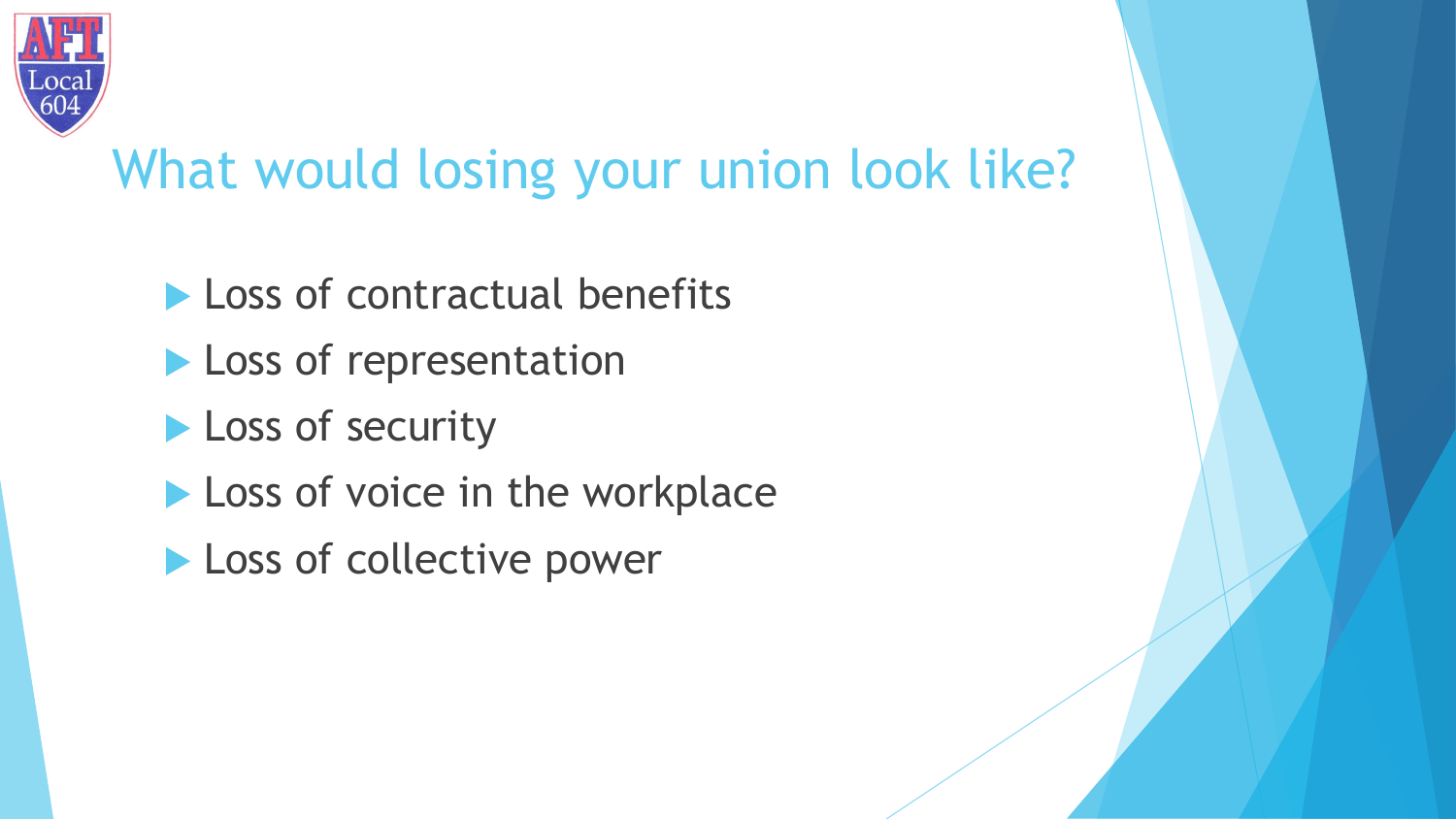



American Federation of Teachers Local 604 AFT/IFT, AFL-CIO



#### What are the Benefits of Membership?

- Members belong to an organization that is the collective voice for public schools, school employees, and students.
- Members have a voice in or can participate in any local union meetings and social events. ٠
- Members can vote on contract ratification, election of officers, or any other union matter. ٠
- Members can serve on a local bargaining team. ٠
- Members can provide input into negotiations of my contract.
- Members are eligible to attend IFT/AFT training on special education, employment law, bargaining, legal issues, common core, evaluation, grievance processing, leadership development, etc.
- Members can hold union office at the state, local, or national association level.
- Members can be appointed to IFT Executive Board committees, task forces, and constituency ٠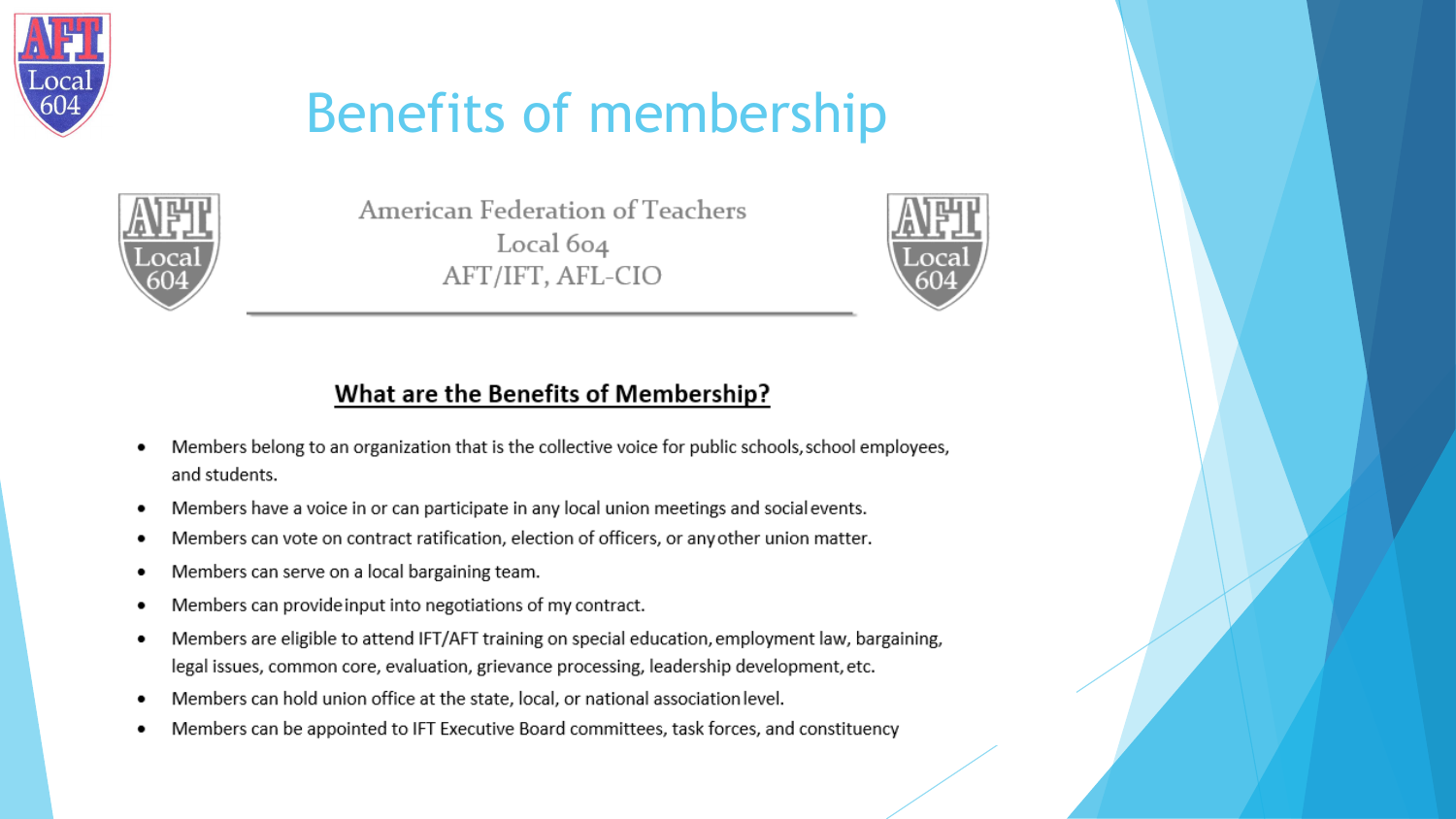

**Financial** 

- Numerous discounts
- **Free college tuition**
- **Scholarships**
- **Legal services**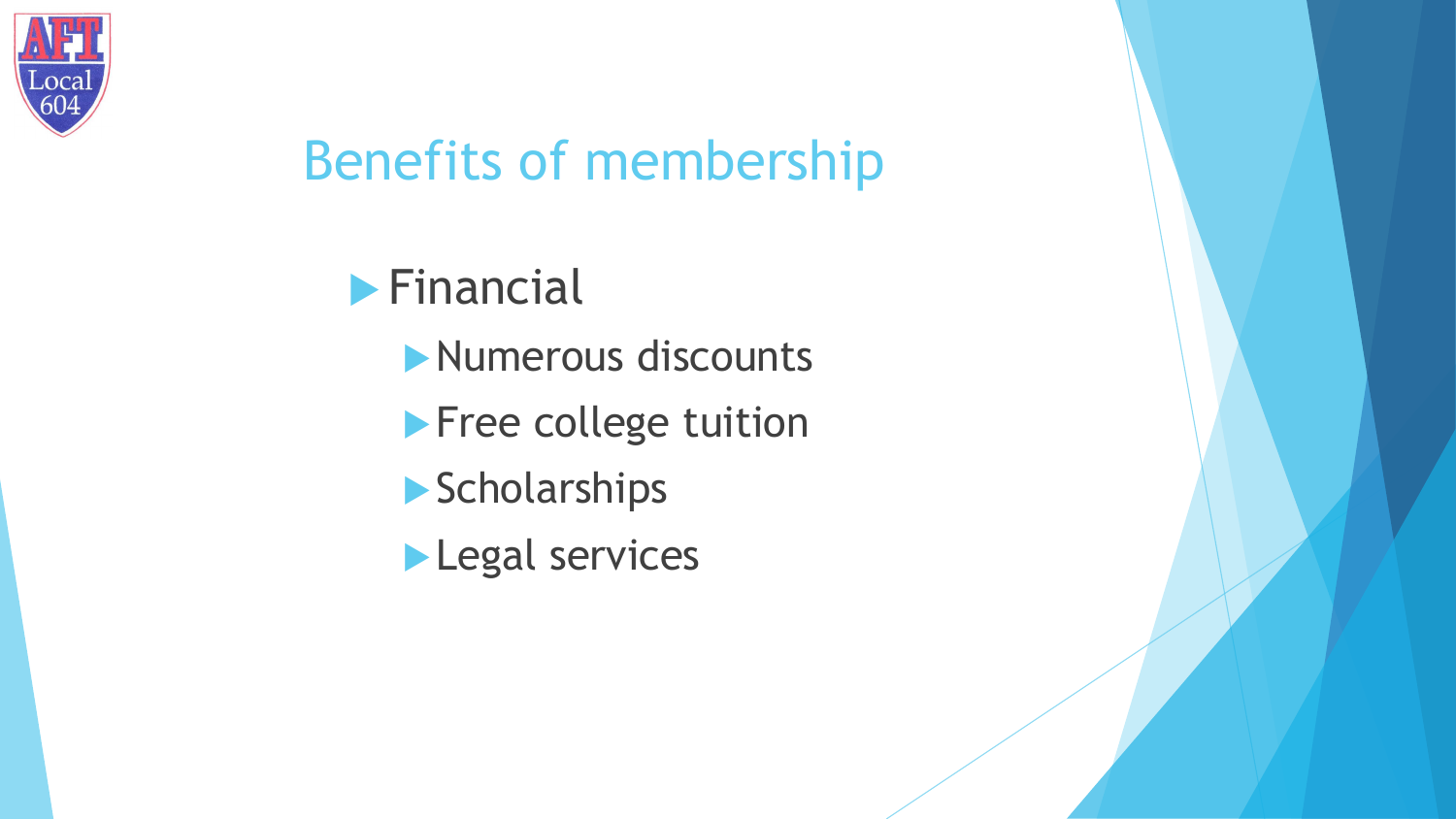

### $\blacktriangleright$  Insurance

- ▶ \$1,000,000 occupational liability insurance
- ▶ \$5,000 upfront money in criminal charges
- ▶ \$30,000 accidental death & dismemberment

### **Mortgage/Home Services**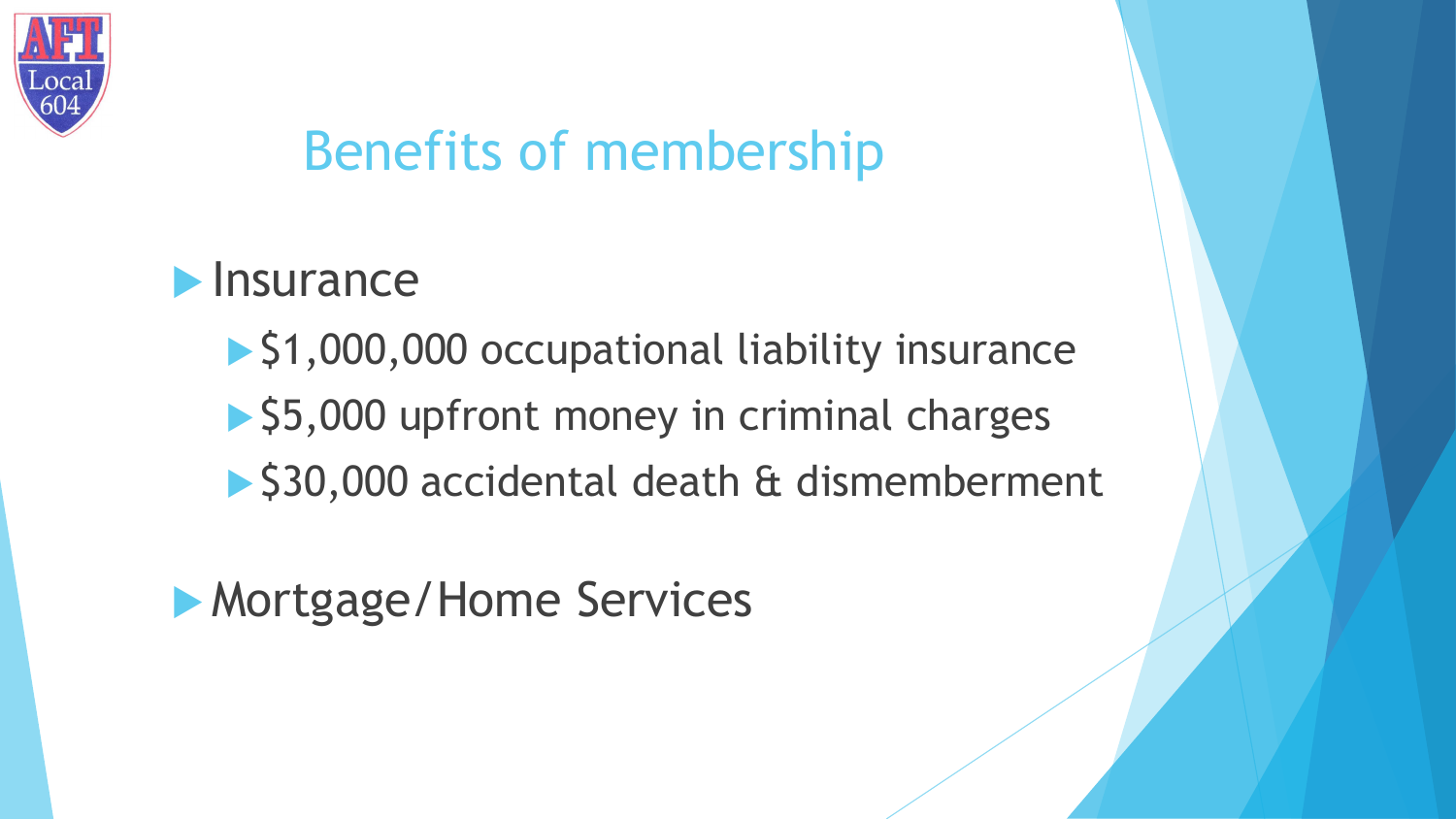

Strong, Collective Voice **National Level** ▶ State Level **Local Level** Council Level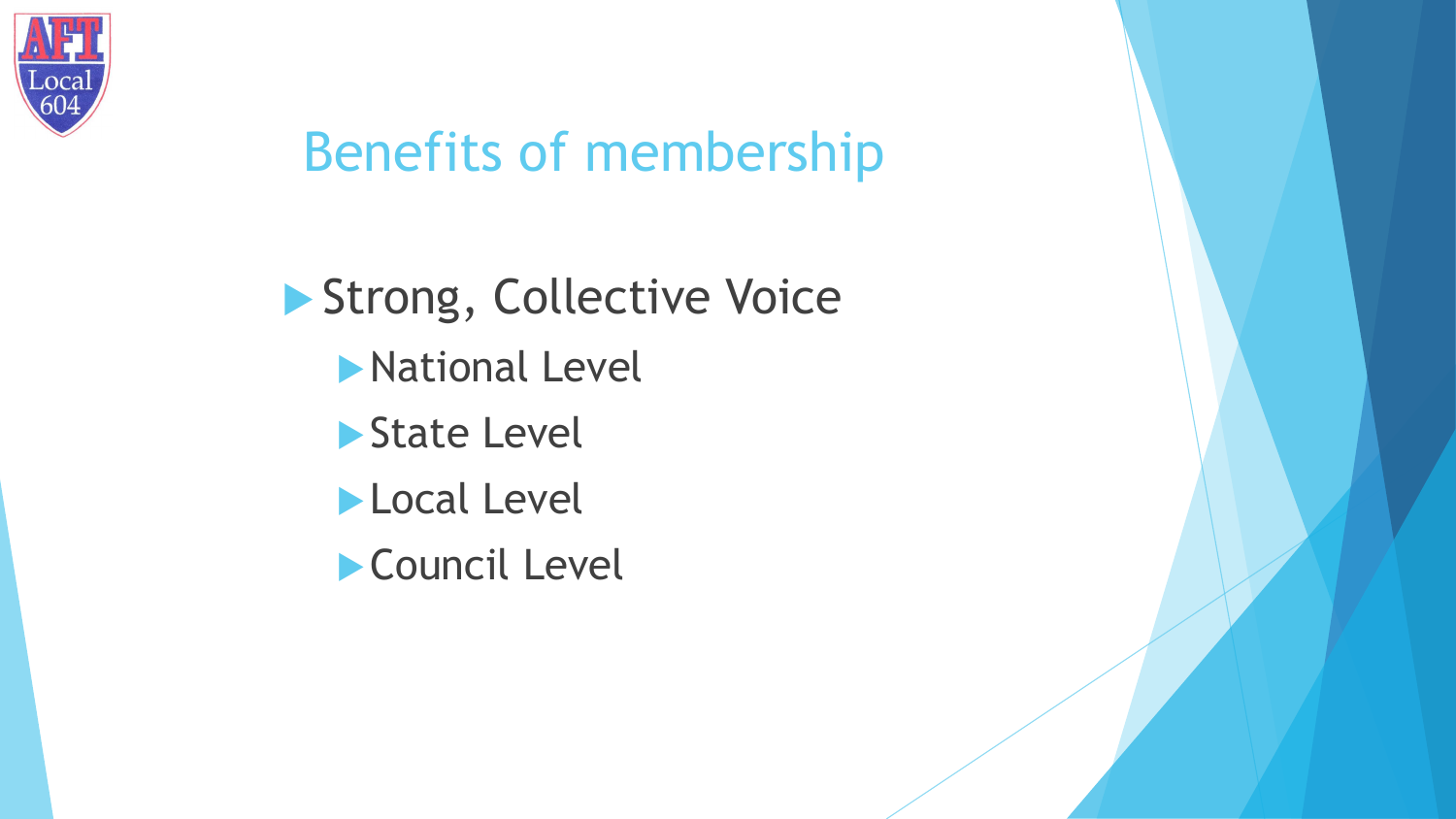# oca

# Benefits of membership

Examples of IFT legislative accomplishments:

SB 2838 (Bertino-Tarrant/ Manley)

The original bill forced community colleges to jointly offer dual credit to students completing coursework under the Illinois Articulation initiative.

After a lengthy negotiation, a bill was crafted that:

- Provides for partnership agreements between community colleges and school districts regarding dual credit.
- **Proactively stops outsourcing of dual credit to outof-state universities**
- Provides for data on the number of students accessing dual credit opportunities and the number of faculty that are qualified (or not) at both the high school and community college level; and
- For a period of 4 years after the effective date of the law, allows high school teachers with a master's degree plus 9 hours in the content area or a bachelor's degree and 18 hours in the content area or is enrolled in a master's program in that content area. The program sunsets.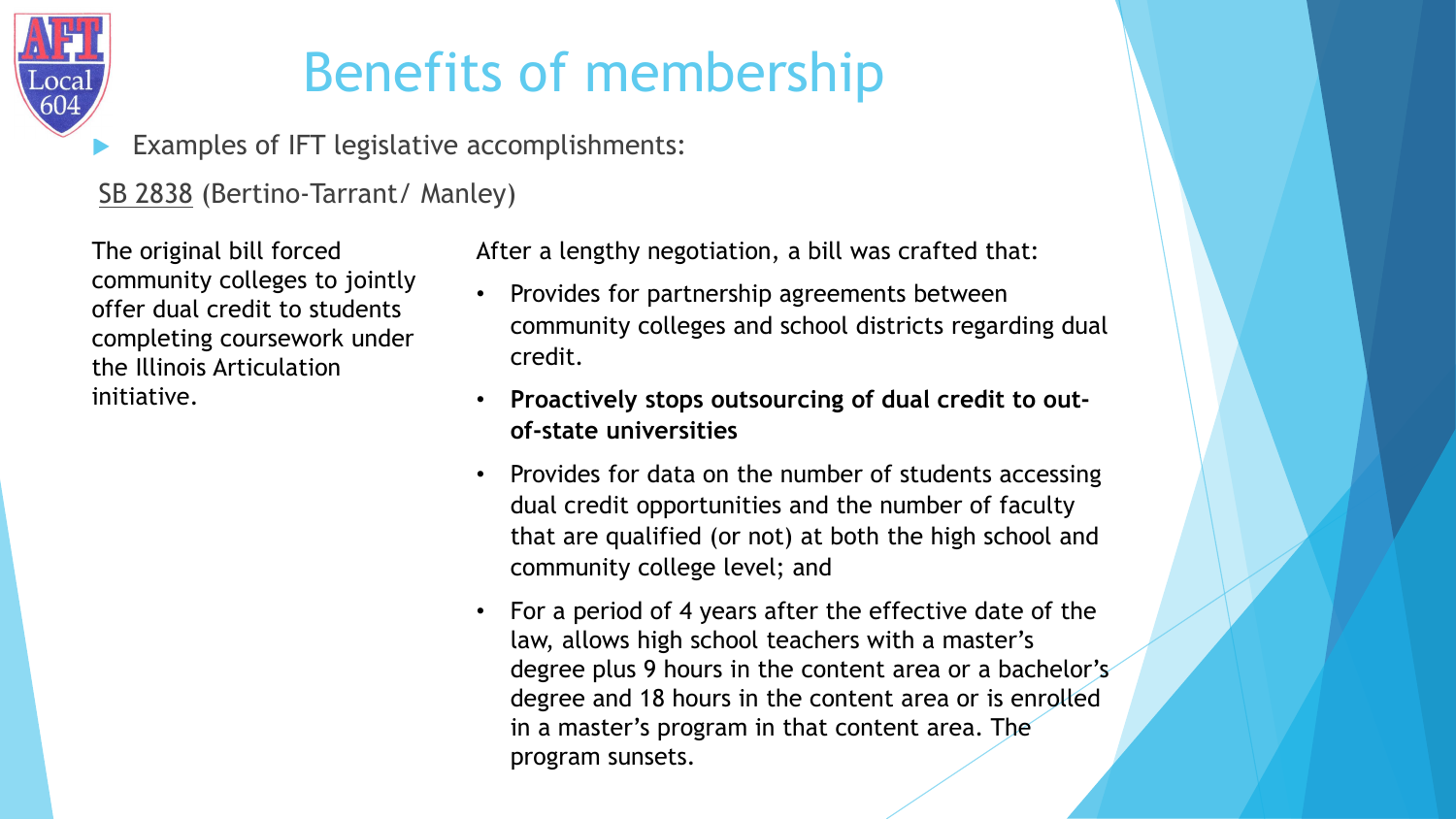

#### Examples of IFT legislative accomplishments:

#### HB 5588 (Crespo/Lightford)

As introduced, changed references in State laws from the old version of the federal Elementary and Secondary Education Act, No Child Left Behind to the new version, the Every Student Succeeds Act (ESSA). Additionally, makes changes necessary to implement accountability changes included in the State Plan created as a requirement of the ESSA..

At the urging of IFT, legislative intent was added that assessments should be rooted in classroom content and best practices, that assessments should be used as an opportunity to demonstrate learning and feedback, and that assessments used for accountability; And language was added that gave the Illinois Balanced Accountability Measures Committee (IBAM) made-up of education stakeholders additional checking power over ISBE decisions around accountability and the ESSA State Plan.

HB 4235 (Pritchard) would have prohibited school districts from waiving the out-of-district tuition fees for their employees and teachers who live out of district but want their children to attend school in the district where they teach or work. The change would also have excluded local unions and districts from bargaining the issue and exacerbated the teacher shortage in downstate Illinois. The legislation failed on a vote of [37-60-6.](http://www.ilga.gov/legislation/votehistory/100/house/10000HB4235_03072018_007000T.pdf)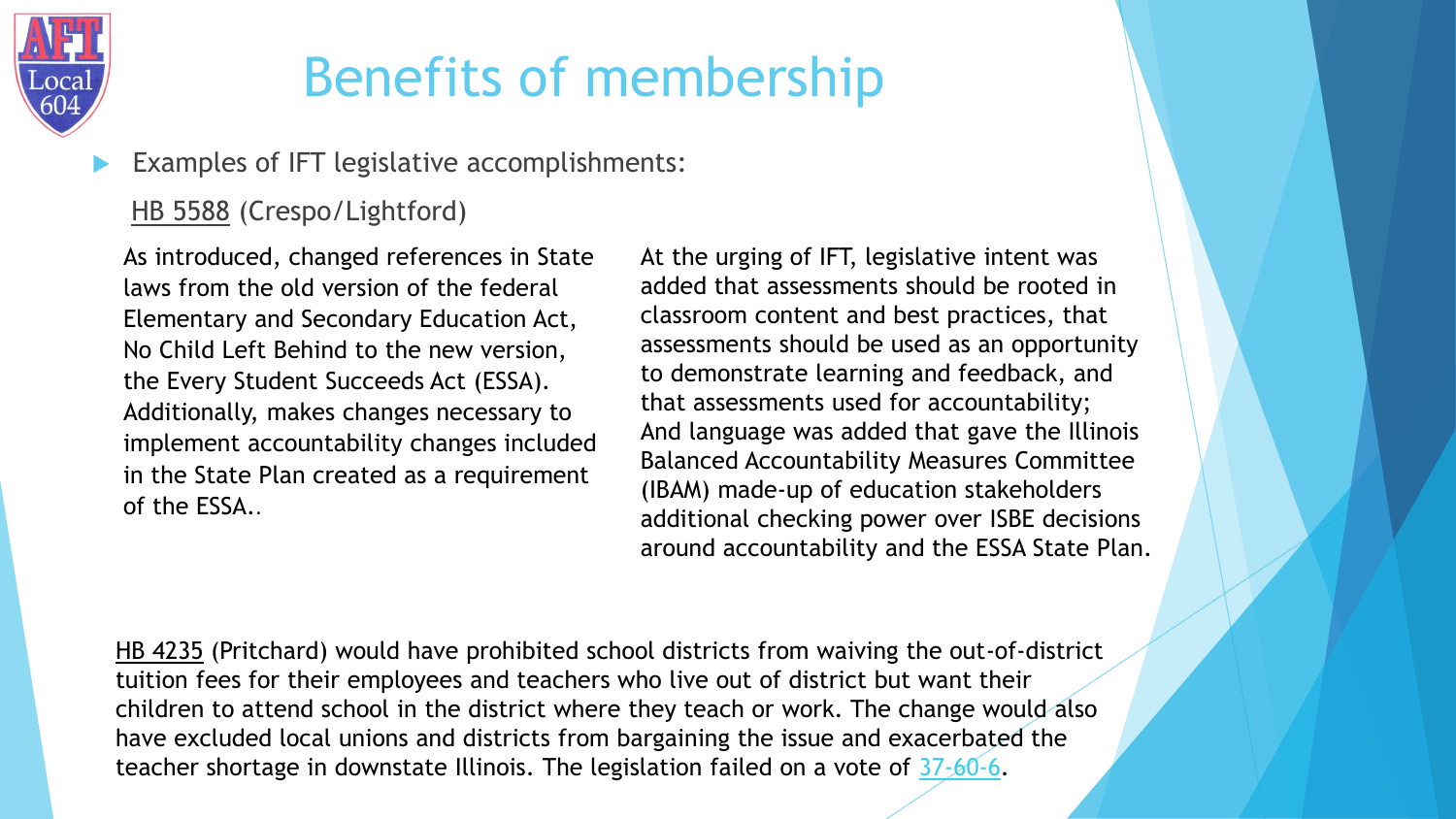

# Tips for Presidents

- Don't try to do it all yourself!
	- $\blacktriangleright$  Divide up the work
	- Recruit members to be active
- Keep your executive board informed
- Effect of 3% TRS retirement limit--\$12-16 cost for every dollar over
- Listen to your members!
	- Value all input and work to together to resolve different ideas
- Recruit a strong member in each building to connect with each new hire
- Know your contract and identify things to highlight for new hires
- Building Rep Handbook
- Be represented at Local 604 Senate Meetings
	- August 15, October 17, December 12 (5:00 p.m.), February 20, May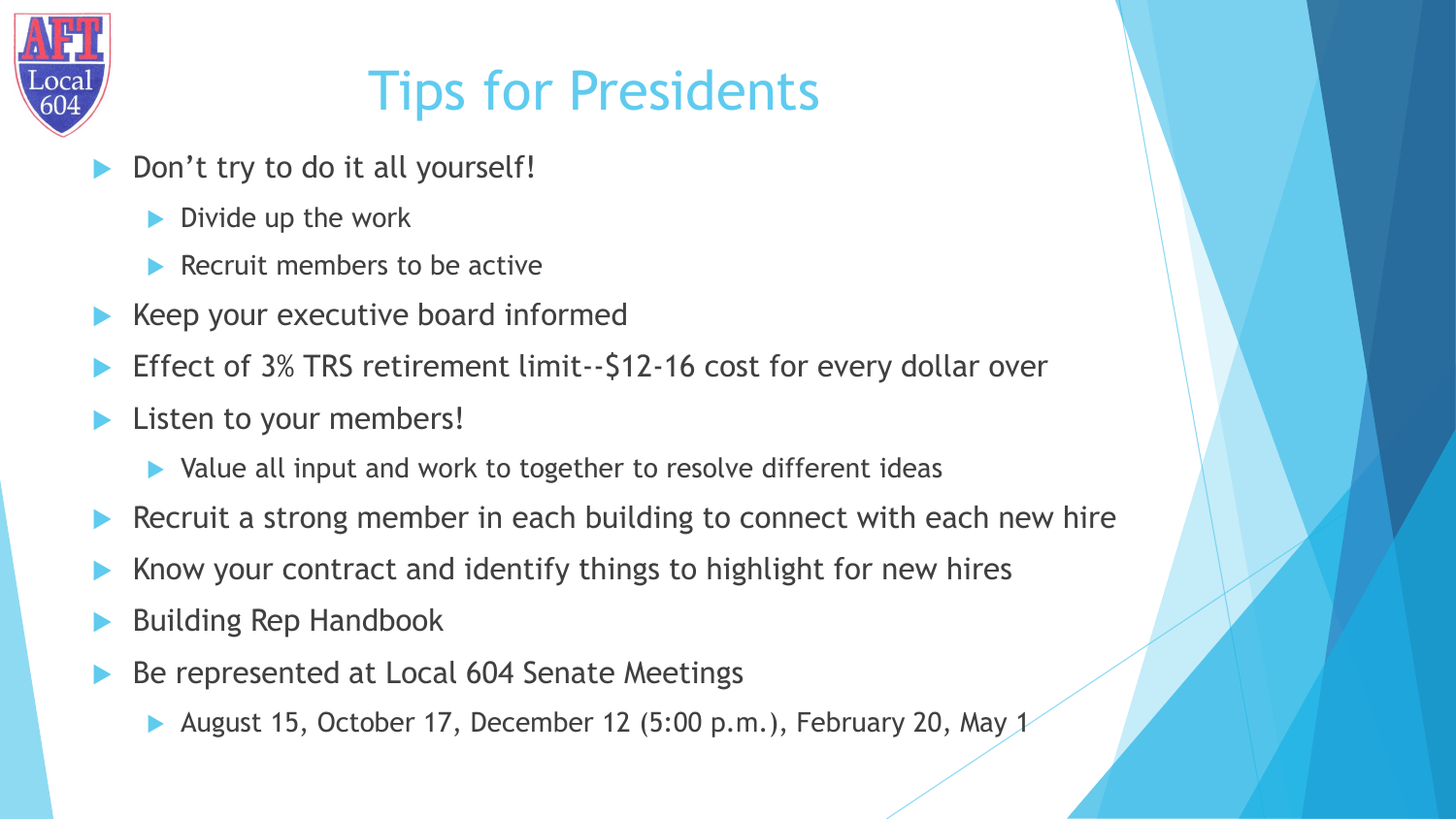

# New employee engagement

## **B**enefits

- **▶ 3 most important things in your contract**
- What if they were gone?

## **A**ccomplishments

- **Supporting members**
- Human rights, charities, community issues

# **G**oals

- Important work for this year and the future
- Strength through unity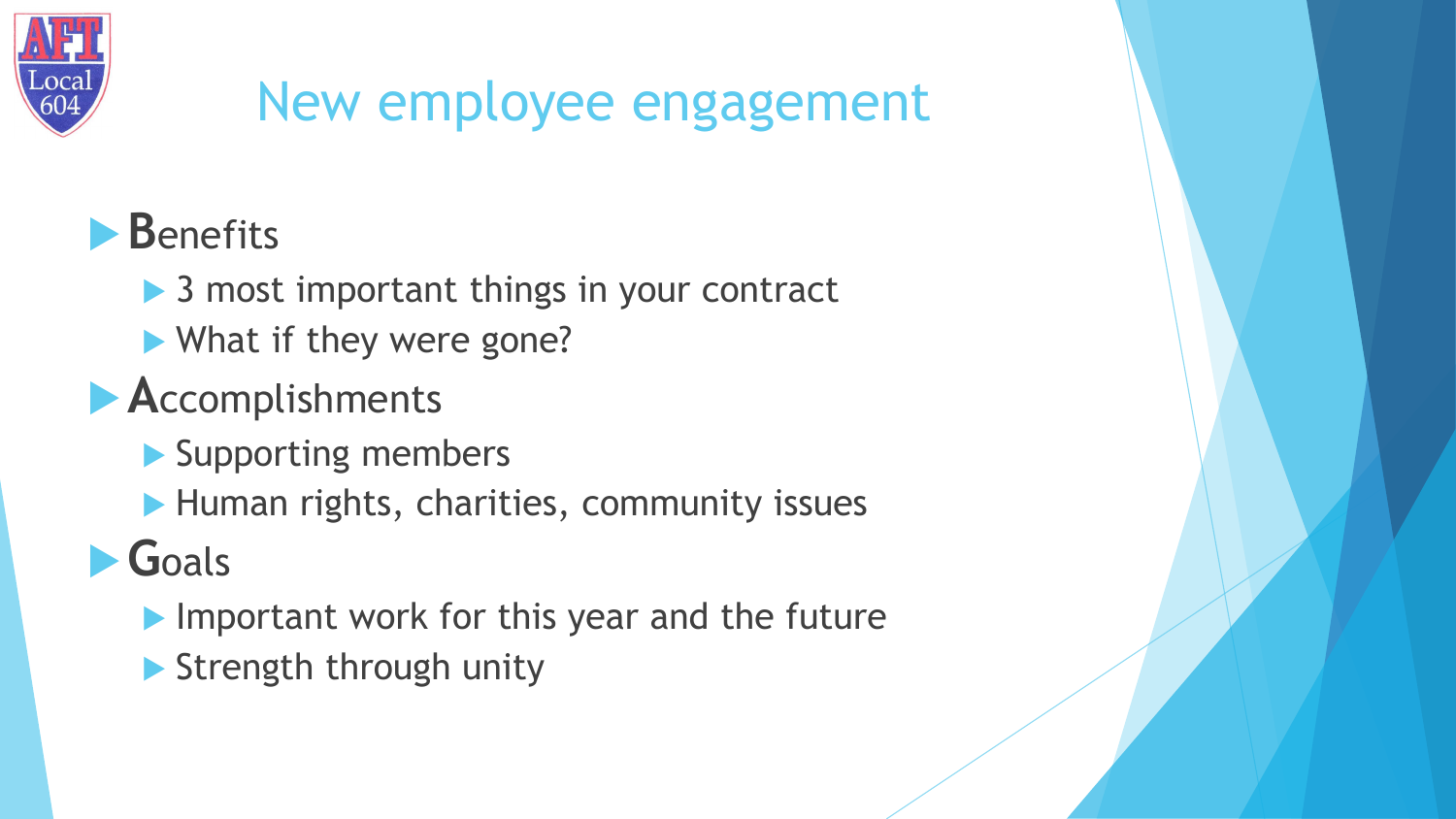

# New employee engagement

- Signing them up
	- **Membership**
	- **Dues agreement**
- ▶ Copies of cards to district
- **Emphasize reasons to be a member / importance of** the union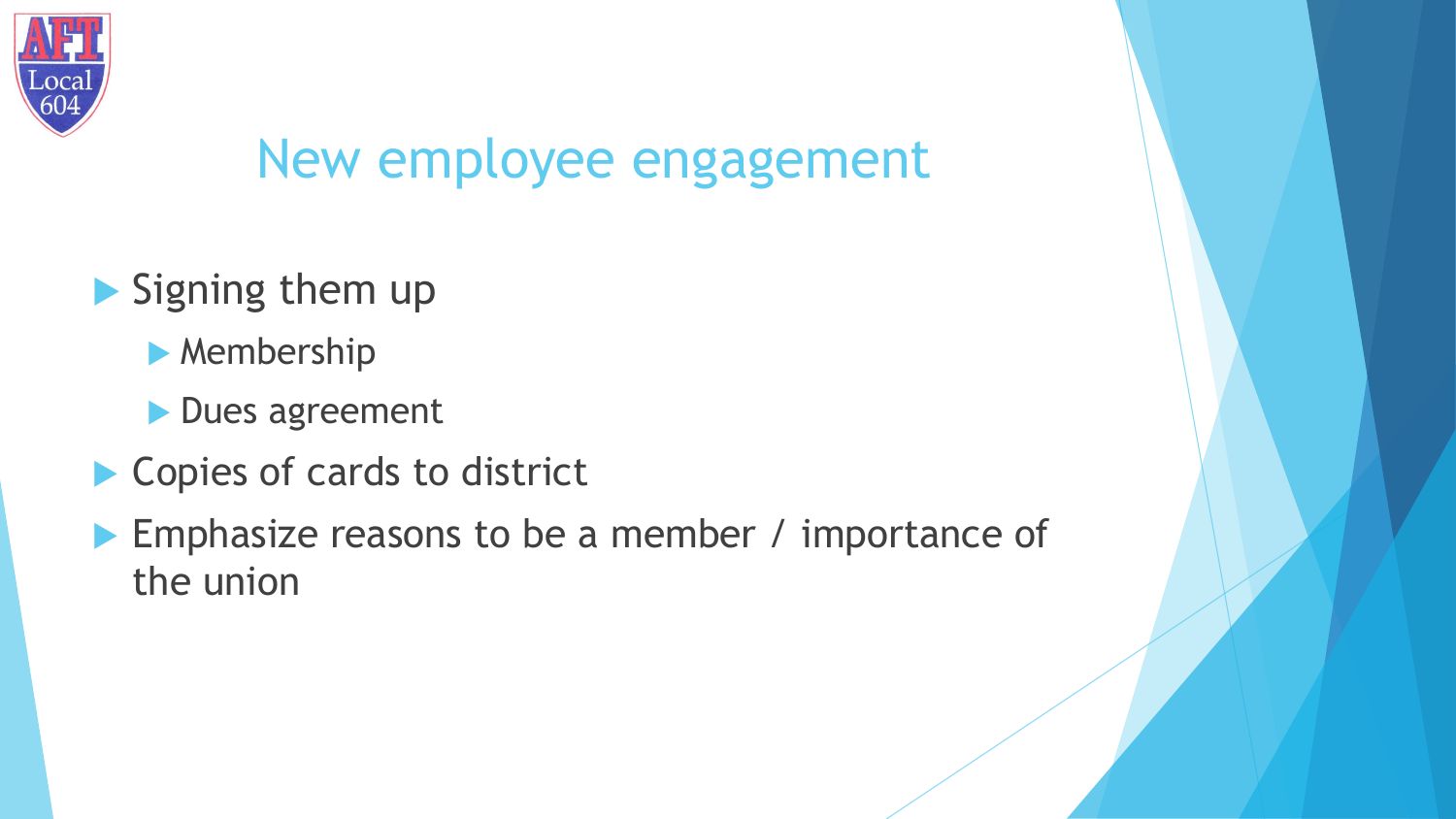

# New employee engagement

What if someone refuses to be a member?

- **Free Rider** 
	- $\triangleright$  Ostracize them  $(+)$
	- $\blacktriangleright$  Punish them  $(+)$
	- ▶ Don't waste resources (+)
	- May side with management (-)
	- ▶ Contagious—recruit others to quit/not join (-)
	- ▶ Lost forever (-)

#### **Potential Member**

- ▶ Member resentment (-)
- $\blacktriangleright$  Time consuming  $(\cdot)$
- **May never join (-)**
- $\blacktriangleright$  Welcome their ideas  $(+)$
- $\blacktriangleright$  Financial strength  $(+)$
- $\blacktriangleright$  Promote unity  $(+)$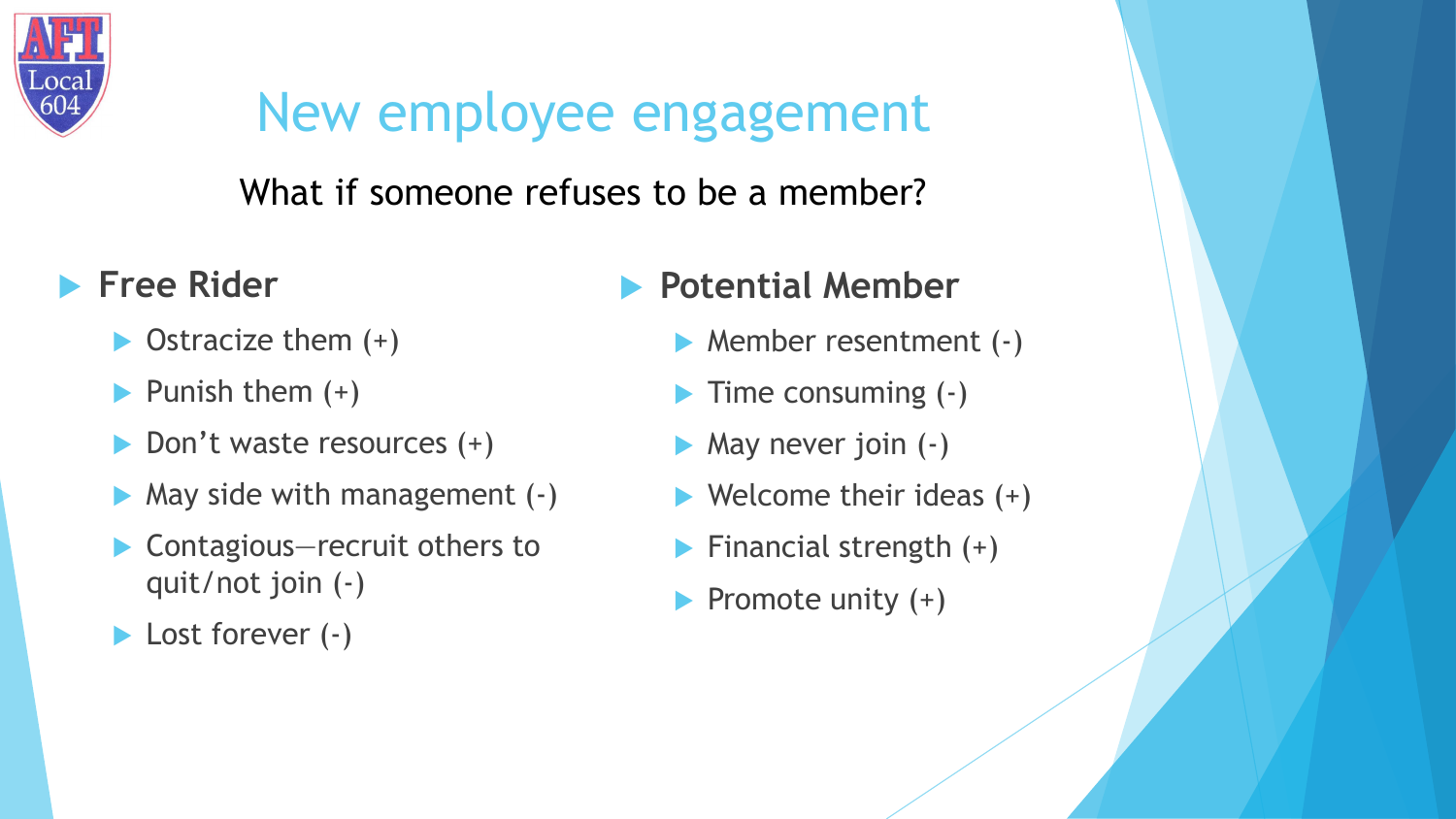

## Representing non-members

- Being the "exclusive bargaining agent"
- The duty of fair representation
	- ▶ Consider merit of claim, likelihood of success, cost of pursuing claim & benefit to membership as a whole
- **Non-contractual issues not covered for non-members** 
	- **Tenured teacher termination hearings**
	- DCFS investigations
	- **Educator licensure issues**
- Fees for non-members—illegal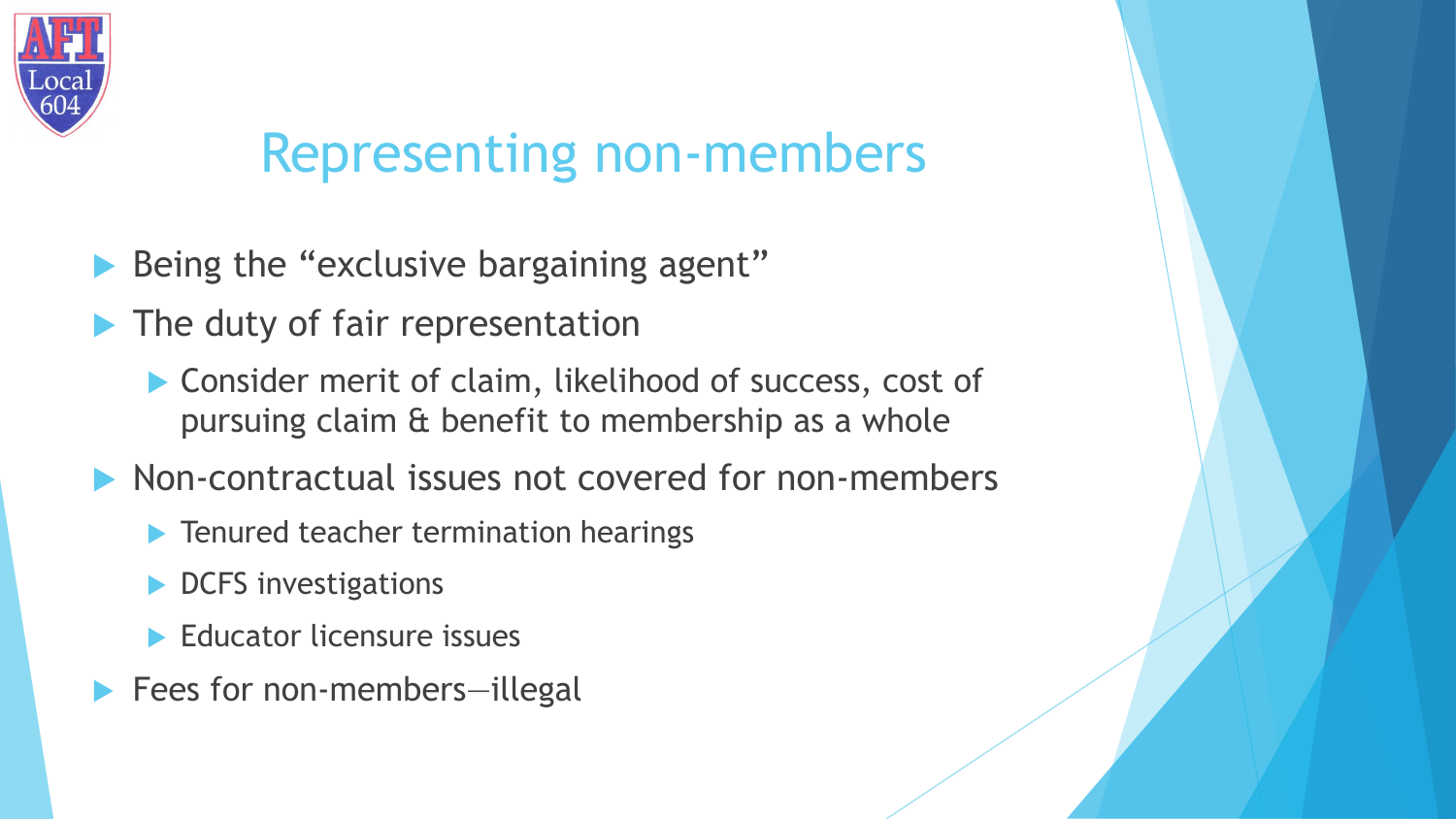

10-minute union meetings

# **Members too busy to stay for a union meeting?**

**Try a Ten Minute Meeting!**



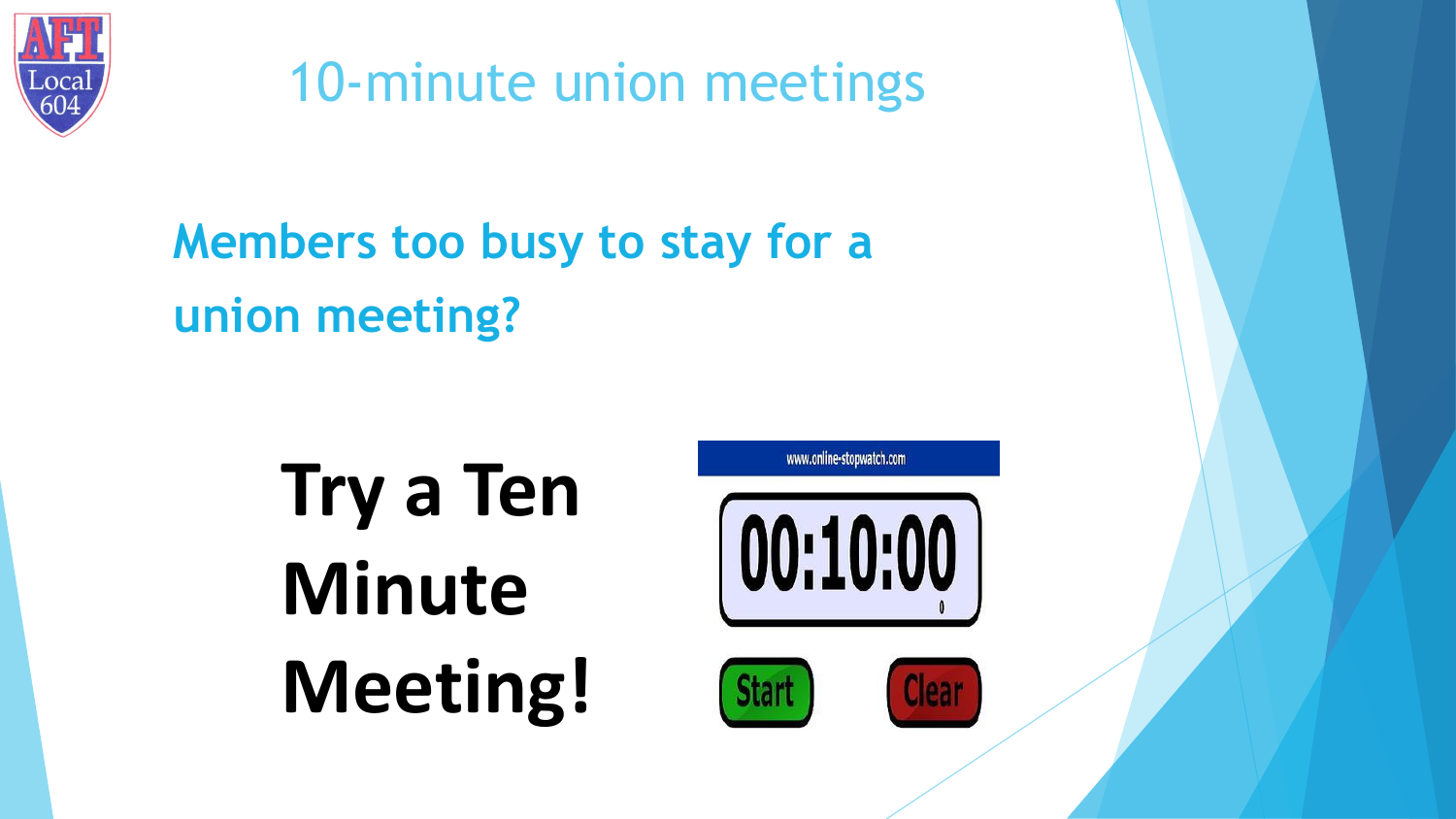

# 10-minute union meetings

# **The Agenda**

#### **Current issues update (2 minutes)**

Briefly review major topics discussed at last executive committee meeting.

#### ▶ Our hot issue (4 minutes)

 $\checkmark$  Identify a current issue. Ask for ideas from members to take back to the next executive committee meeting.

### What's on your mind? (3 minutes)

Review a current issue that concerns members in this workplace.

#### A success or problem story (1 minute)

Identify a success and thank members for their efforts, or identify a problem and request help in dealing with this.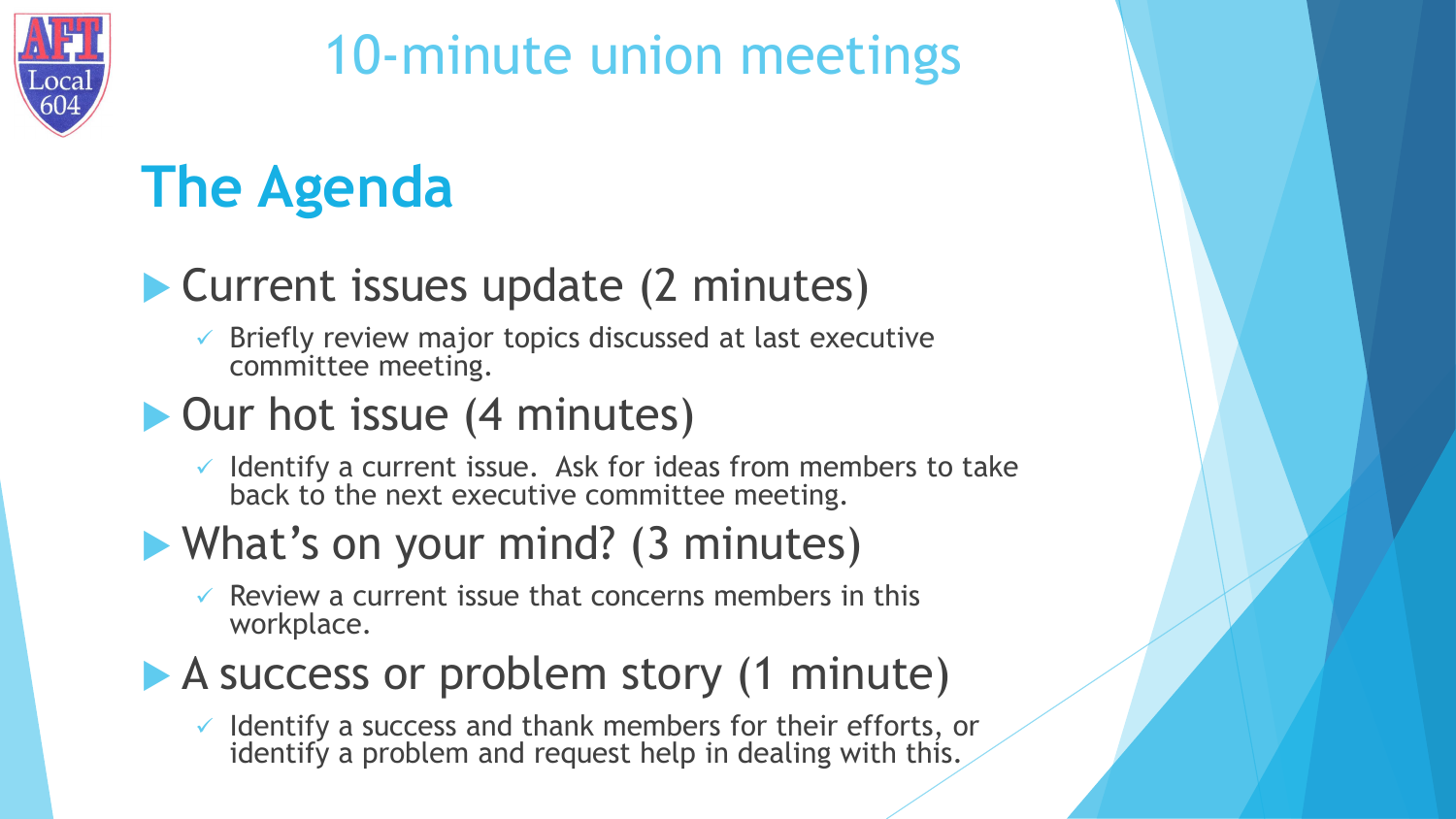

# 10-minute union meetings

# **The goals:**

- Accustom members to meeting on a regular basis.
- Appreciate members' time by keeping it short and to the point.
- Develop a rhythm, members know what to expect.
- Get the communication going between executive committee and members!
- Get feedback from your members what are you doing right? What needs work?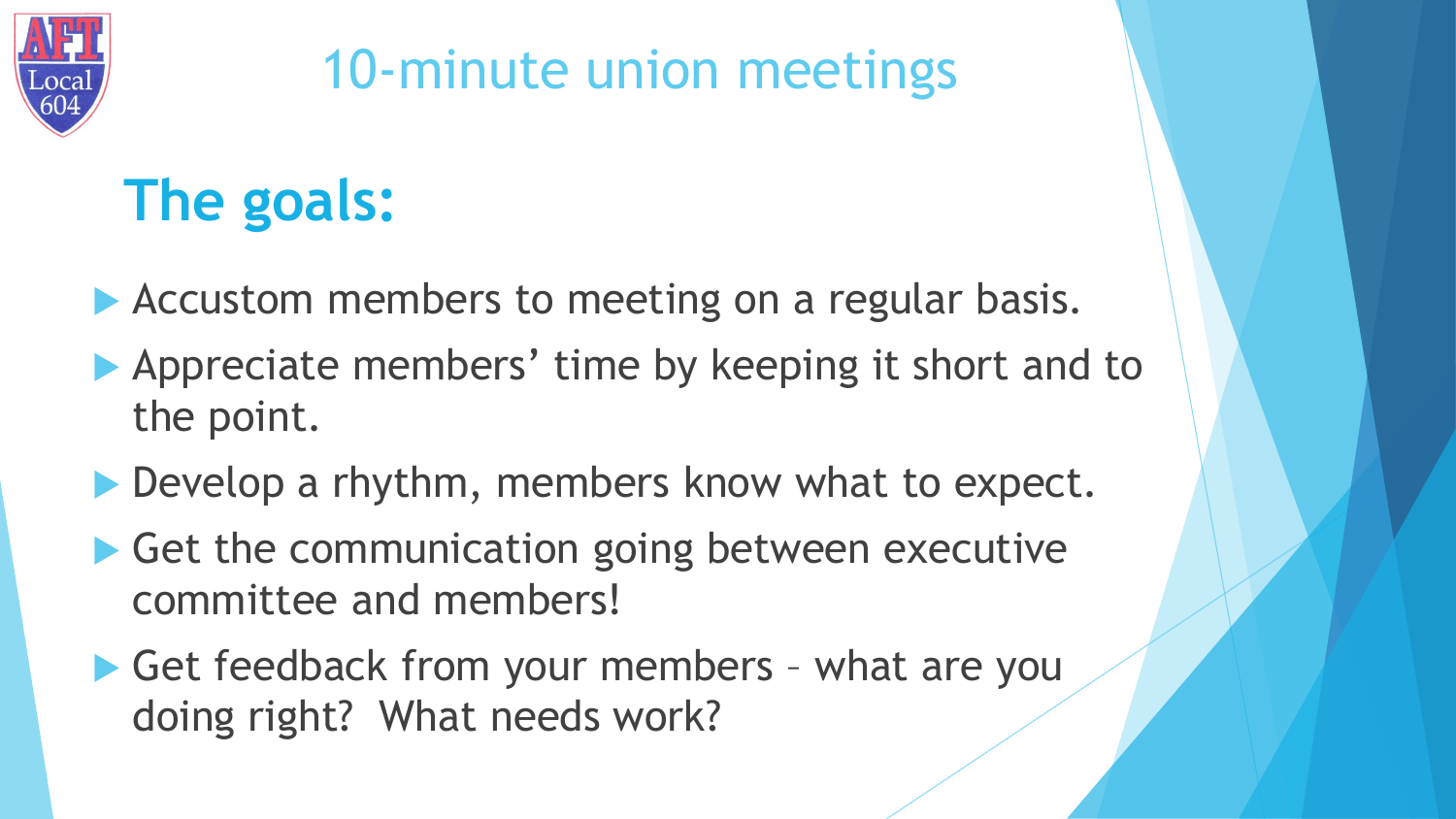

# Elections—how can your members help?

#### **Priorities**

- Elect a new Governor
- Elect pro-labor candidates wherever possible
- REV = **R**egister, **E**ducate, **V**ote!
	- Registration is August  $8<sup>th</sup>$  through Election Day
	- ▶ Member survey: 70% want IFT to endorse, 83% likely to vote for IFT endorsed candidates
	- ▶ Download the IFT app! (search "Illinois Federation of Teachers")
- Reach your own members
	- ▶ Cell phone numbers (phone tree), home emails, social media
- **Organized efforts** 
	- $\blacktriangleright$  Phones, walks, postcards
	- Create a day of action for your Council
	- Other ideas?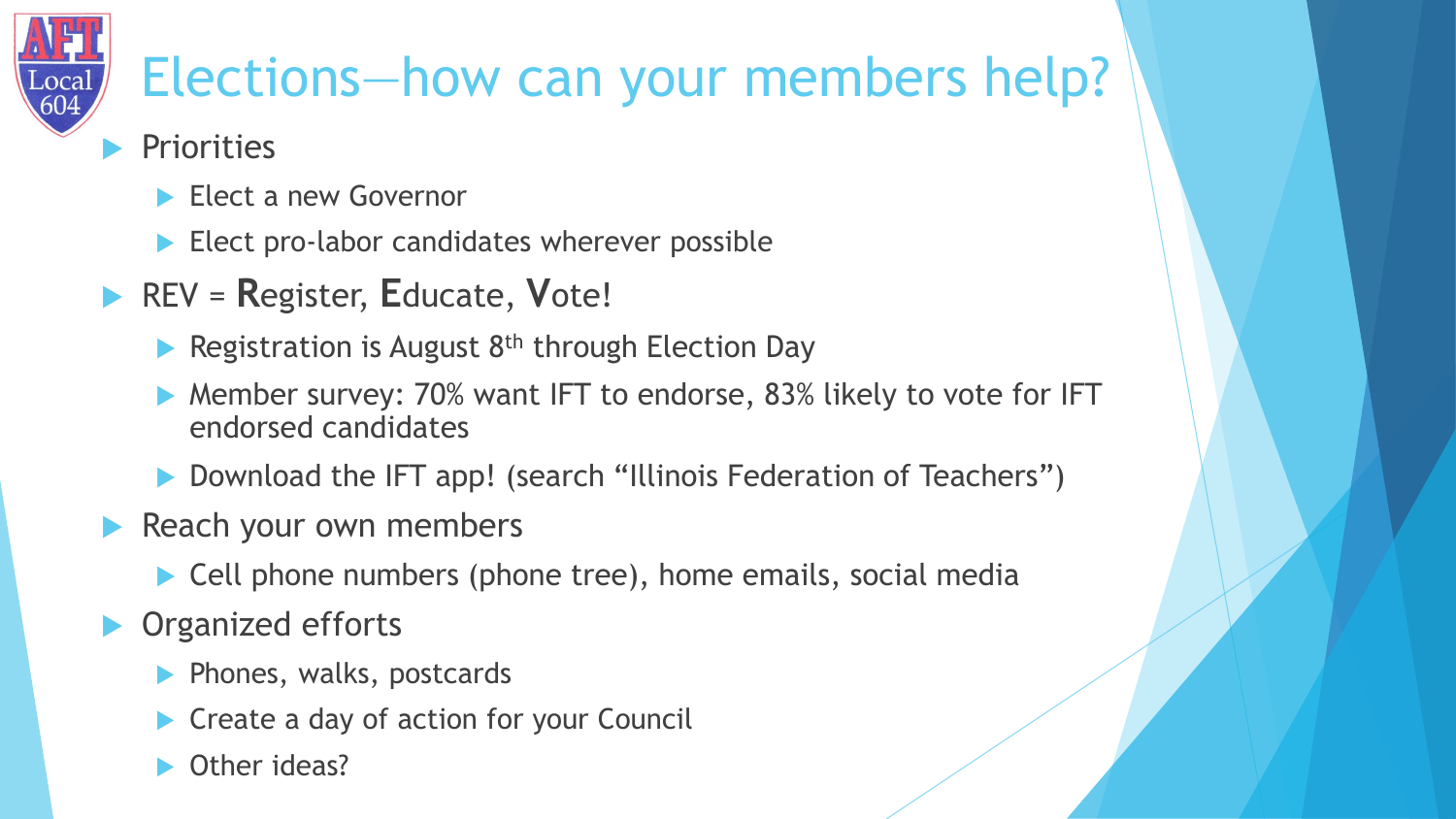

# Local Treasurer's Report

**Treasurer's Duties** 

- **Certification to Educational** Employer
- Audit
- ▶ 990 Filing
- **Taxes/Reports**
- **Questions?**